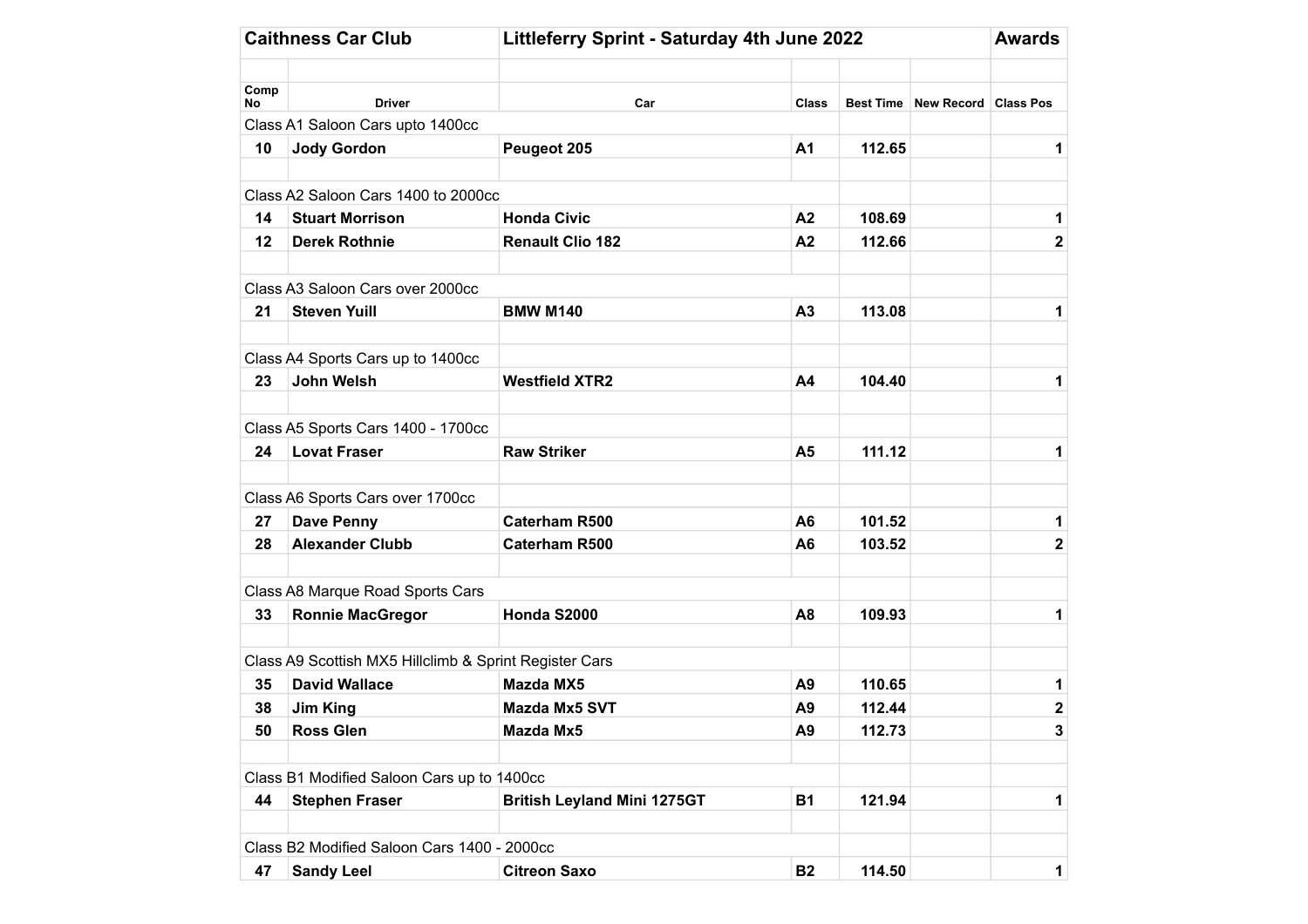|     | Class B4 Modified Sports Cars up to 1400cc       |                       |                |        |        |              |
|-----|--------------------------------------------------|-----------------------|----------------|--------|--------|--------------|
| 53  | Norman Insch                                     | Locost 7              | <b>B4</b>      | 97.08  |        | 1            |
|     | Class B6 Modified Sports Cars over 1700cc        |                       |                |        |        |              |
| 54  | <b>Bill Lambie (Jnr)</b>                         | <b>Westfield XTR2</b> | <b>B6</b>      | 99.06  |        | 1            |
|     |                                                  |                       |                |        |        |              |
|     | Class C0 Saloon Libre                            |                       |                |        |        |              |
| 56  | <b>Owen Dunbar</b>                               | <b>Ford Puma</b>      | C <sub>0</sub> | 111.61 |        | 1            |
|     | Class C1 Sports Libre Cars up to 1400cc          |                       |                |        |        |              |
| 58  | <b>Stephen Mallet</b>                            | <b>Radical Pr6</b>    | C <sub>1</sub> | 96.08  |        | 1            |
|     |                                                  |                       |                |        |        |              |
|     | Class C3 Sports Libre Cars over 1800cc           | <b>Force LM</b>       |                |        |        |              |
| 62  | <b>Lindsay Robertson</b>                         |                       | C <sub>3</sub> | 91.47  |        | 1            |
|     | Class C4 Racing Cars up to 1100cc                |                       |                |        |        |              |
| 65  | <b>George Coghill Jnr</b>                        | <b>Force TA</b>       | C <sub>4</sub> | 84.92  | 84.92  | $\mathbf 1$  |
| 66  | <b>Paul Rhodes</b>                               | <b>Force TA</b>       | C <sub>4</sub> | 88.66  |        | $\mathbf{2}$ |
|     | Class C5 Racing Cars 1100-1600cc                 |                       |                |        |        |              |
| 767 | <b>John Munro</b>                                | <b>OMS CF07</b>       | C <sub>5</sub> | 88.66  |        | 1            |
|     |                                                  |                       |                |        |        |              |
|     | Class C6 Racing Cars over 1600cc                 |                       |                |        |        |              |
| 71  | <b>Danny Dickson</b>                             | <b>Force RGC</b>      | C <sub>6</sub> | 92.04  |        | 1            |
|     | Class D1 Classic & Thoroughbred Road Cars        |                       |                |        |        |              |
| 75  | <b>Colin Calder</b>                              | <b>Lotus Elan S4</b>  | D <sub>1</sub> | 111.21 |        | 1            |
|     |                                                  |                       |                |        |        |              |
|     | Class D2 Classic & Thoroughbred Modified Cars    |                       |                |        |        |              |
| 76  | <b>Michael Sutherland</b>                        | <b>Ford Fiesta</b>    | D <sub>2</sub> | 105.04 | 105.04 | 1            |
|     |                                                  |                       |                |        |        |              |
|     | Class D3 Classic & Thoroughbred Competition Cars |                       |                |        |        |              |
| 80  | <b>George Coghill</b>                            | <b>Chevron B45</b>    | D <sub>3</sub> | 99.91  |        | 1            |
|     | Fastest Time of Day                              |                       |                |        |        |              |
| 65  | <b>George Coghill Jnr</b>                        | <b>Force TA</b>       | C <sub>4</sub> | 84.92  | 84.92  | $\mathbf 1$  |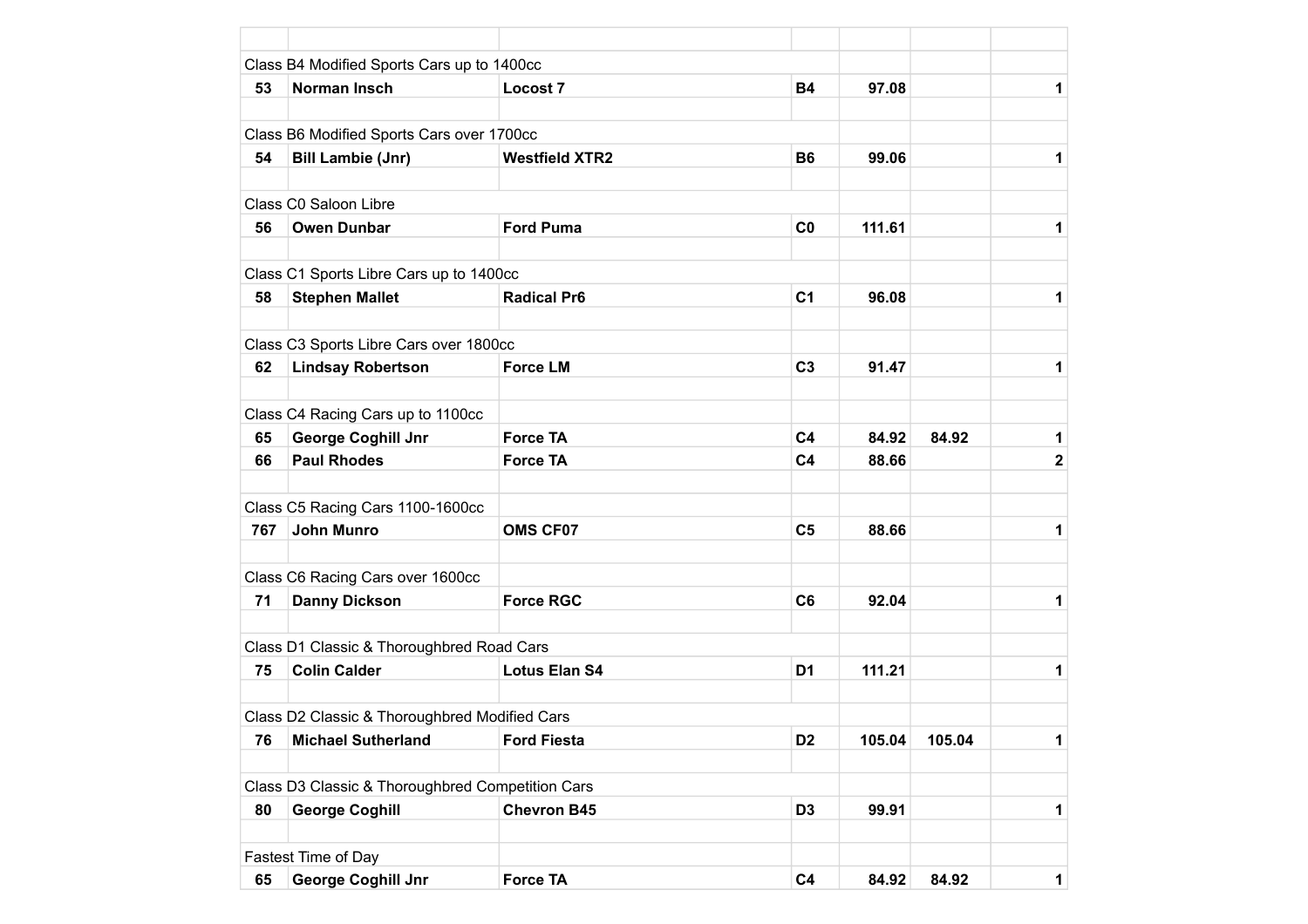| No<br>10<br>710<br>11 |                        | Littleferry Sprint - Saturday 4th June 2022                                | Final Results signed by Carol Blanchard Clerk<br>of Course at 18:30 on 4 June 2022 |                      |         |         |         |              |                      |                |            |
|-----------------------|------------------------|----------------------------------------------------------------------------|------------------------------------------------------------------------------------|----------------------|---------|---------|---------|--------------|----------------------|----------------|------------|
|                       | Driver                 | Car                                                                        |                                                                                    | Class Practice<br>1. | Timed 1 | Timed 2 | Timed 3 | Best<br>Time | <b>New</b><br>Record | СI<br>Pos      | O/A<br>Pos |
|                       |                        | Class A1 Saloon Cars up to 1400cc Record: David Reid 07.09.13 - 109.31     |                                                                                    |                      |         |         |         |              |                      |                |            |
|                       | Jody Gordon            | Peugeot 205                                                                | A1                                                                                 | 113.33               | 112.65  | 113.24  | 113.71  | 112.65       |                      | 1              | 43         |
|                       | Campbell Gordon        | Peugeot 205                                                                | A1                                                                                 | 115.56               | 116.01  | 116.87  | 117.15  | 116.01       |                      | $\overline{2}$ | 56         |
|                       | <b>Graham Shee</b>     | Ford Fiesta                                                                | A <sub>1</sub>                                                                     | 119.12               | 119.18  | 119.11  | 118.85  | 118.85       |                      | 3              | 63         |
|                       |                        | Class A2 Saloon Cars 1400-2000cc Record: Andy Sutherland 05.06.21 - 107.42 |                                                                                    |                      |         |         |         |              |                      |                |            |
| 14                    | <b>Stuart Morrison</b> | Honda Civic                                                                | A <sub>2</sub>                                                                     | 111.50               | 110.33  | 110.31  | 108.69  | 108.69       |                      | 1              | 29         |
| 12                    | Derek Rothnie          | Renault Clio 182                                                           | A2                                                                                 | 112.82               | 113.28  | 112.75  | 112.66  | 112.66       |                      | $\overline{2}$ | 44         |
| 19                    | Martin Taylor          | Renault Clio 172                                                           | A <sub>2</sub>                                                                     | 119.38               | 115.14  | 115.99  | 114.25  | 114.25       |                      | 3              | 51         |
| 17                    | <b>Niall Philips</b>   | <b>Renault Clio</b>                                                        | A2                                                                                 | 115.50               | 114.70  | 114.95  | 114.53  | 114.53       |                      | 4              | 54         |
| 18                    | Derek Gordon           | Peugeot 106                                                                | A <sub>2</sub>                                                                     | 116.87               | 114.99  | 115.07  | 116.04  | 114.99       |                      | 5              | 55         |
| 15                    | Andrew Macaskill       | <b>VW Polo</b>                                                             | A <sub>2</sub>                                                                     | 118.70               | 117.54  | 116.64  | 117.48  | 116.64       |                      | 6              | 57         |
|                       |                        | Class A3 Saloon Cars over 2000cc Record: Martin Willox 11.09.10 - 101.64   |                                                                                    |                      |         |         |         |              |                      |                |            |
| 21                    | Steven Yuill           | <b>BMW M140</b>                                                            | A <sub>3</sub>                                                                     | 114.01               | 113.70  | 113.08  | 113.15  | 113.08       |                      | 1              | 48         |
|                       |                        | Class A4 Sports Cars up to 1400cc Record: Stuart Dow 09.09.06 - 96.81      |                                                                                    |                      |         |         |         |              |                      |                |            |
| 23                    | John Welsh             | <b>Westfield XTR2</b>                                                      | A4                                                                                 | 106.98               | 104.58  | 104.40  | 104.55  | 104.40       |                      | 1              | 25         |
|                       |                        | Class A5 Sports Cars 1400-1700cc Record: Garry Dickson 09.09.06 - 96.71    |                                                                                    |                      |         |         |         |              |                      |                |            |
| 24                    | Lovat Fraser           | <b>Raw Striker</b>                                                         | A <sub>5</sub>                                                                     | 113.56               | 111.12  | 111.22  | 111.26  | 111.12       |                      | 1              | 37         |
|                       |                        | Class A6 Sports Cars over 1700cc Record: Les Mutch 07.06.14 - 96.4         |                                                                                    |                      |         |         |         |              |                      |                |            |
| 27                    | Dave Penny             | Caterham R500                                                              | A <sub>6</sub>                                                                     | 102.64               | 102.63  | 101.52  | 102.93  | 101.52       |                      | 1              | 17         |
| 28                    | Alexander Clubb        | Caterham R500                                                              | A <sub>6</sub>                                                                     | 105.73               | 103.52  | 103.68  | 103.78  | 103.52       |                      | $\overline{2}$ | 21         |
| 30                    | Chris Rae              | Caterham SLR                                                               | A <sub>6</sub>                                                                     | 108.86               | 106.06  | 107.34  | 106.46  | 106.06       |                      | 3              | 27         |
| 725                   | George Emmerson        | Westfield SEi                                                              | A <sub>6</sub>                                                                     | 109.79               | 108.04  | 108.75  | 108.91  | 108.04       |                      | 4              | 28         |
| 26                    | Darren Shepherd        | Honda S2000                                                                | A <sub>6</sub>                                                                     | 111.47               | 110.13  | 109.96  | 108.76  | 108.76       |                      | 5              | 30         |
| 25                    | Gavin Brownlee         | Westfield 1800                                                             | A <sub>6</sub>                                                                     | 113.68               | 108.90  | 109.03  | 127.48  | 108.90       |                      | 6              | 31         |
| 29                    | John Mackenzie         | Dax Rush IRS                                                               | A <sub>6</sub>                                                                     | 999.00               | 114.77  | 109.40  | 114.64  | 109.40       |                      | 7              | 32         |
|                       |                        | Class A8 Marque Road Sports Cars Record: Graeme Bremner 08.09.18 - 102.23  |                                                                                    |                      |         |         |         |              |                      |                |            |
| 33                    | Ronnie MacGregor       | Honda S2000                                                                | A <sub>8</sub>                                                                     | 110.50               | 110.79  | 110.42  | 109.93  | 109.93       |                      | 1              | 34         |
| 31                    | Fiona Munro            | Nissan 350Z                                                                | A <sub>8</sub>                                                                     | 125.49               | 120.13  | 119.78  | 119.62  | 119.62       |                      | 2              | 66         |
| 32                    | Alan Cameron           | Porsche 944                                                                | A <sub>8</sub>                                                                     | 123.59               | 120.00  | 121.72  | 120.54  | 120.00       |                      | 3              | 67         |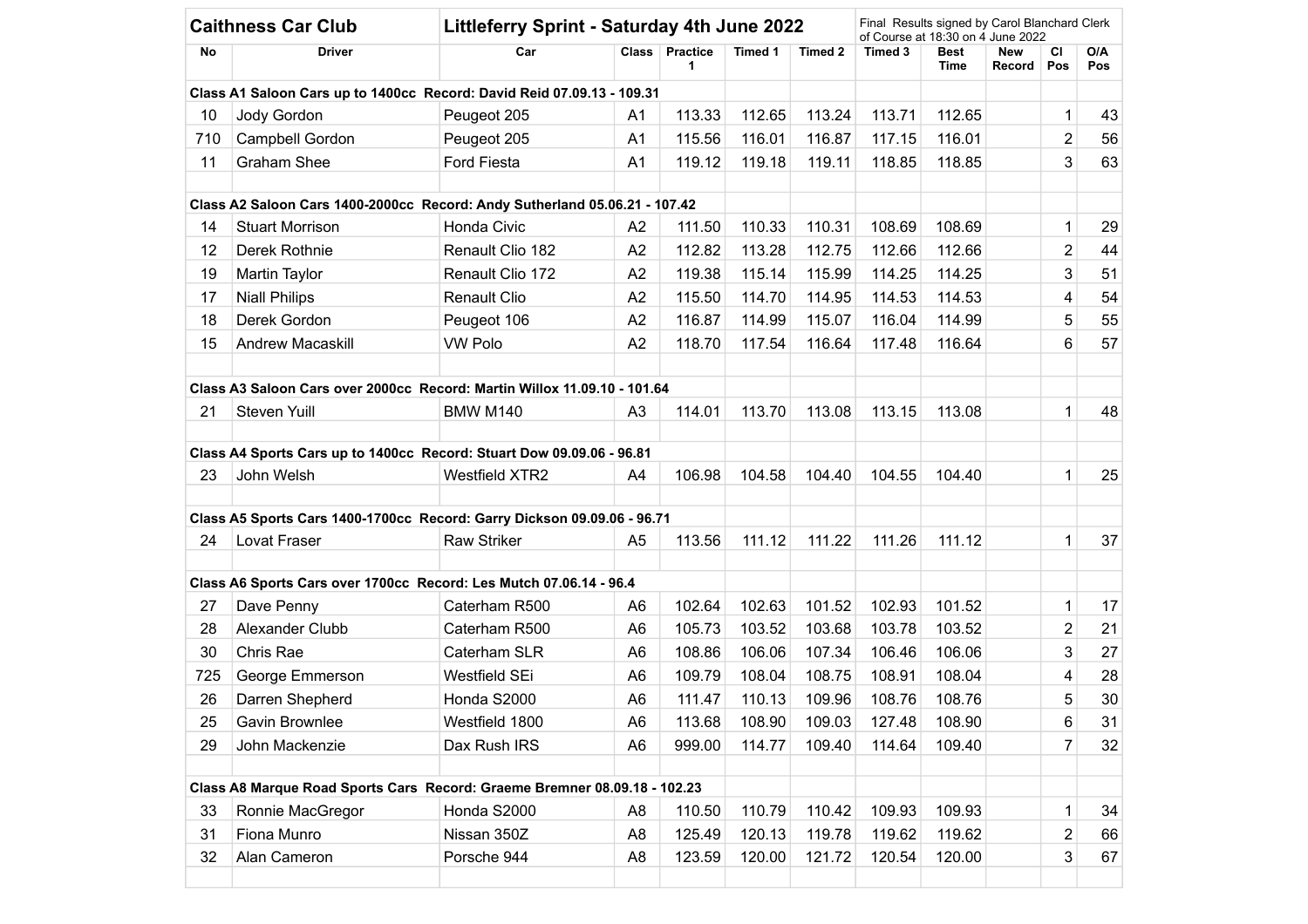| <b>Caithness Car Club</b> |                                  |                                                                    | Littleferry Sprint - Saturday 4th June 2022 |                       |         |         |         |              | Final Results signed by Carol Blanchard Clerk<br>of Course at 18:30 on 4 June 2022 |                |            |  |  |
|---------------------------|----------------------------------|--------------------------------------------------------------------|---------------------------------------------|-----------------------|---------|---------|---------|--------------|------------------------------------------------------------------------------------|----------------|------------|--|--|
| No                        | Driver                           | Car                                                                | <b>Class</b>                                | <b>Practice</b><br>1. | Timed 1 | Timed 2 | Timed 3 | Best<br>Time | New<br><b>Record</b>                                                               | СI<br>Pos      | O/A<br>Pos |  |  |
|                           | Andrew Connell 05.06.21 - 110.65 | Class A9 Scottish MX5 Hillclimb & Sprint Register Cars Record:     |                                             |                       |         |         |         |              |                                                                                    |                |            |  |  |
| 35                        | David Wallace                    | Mazda MX5                                                          | A9                                          | 111.03                | 110.65  | 111.11  | 111.13  | 110.65       |                                                                                    | 1              | 36         |  |  |
| 38                        | Jim King                         | Mazda Mx5 SVT                                                      | A <sub>9</sub>                              | 114.22                | 113.55  | 112.76  | 112.44  | 112.44       |                                                                                    | $\overline{2}$ | 41         |  |  |
| 50                        | Ross Glen                        | Mazda Mx5                                                          | A <sub>9</sub>                              | 113.40                | 113.52  | 113.08  | 112.73  | 112.73       |                                                                                    | 3              | 45         |  |  |
| 36                        | Neil Girdwood                    | Mazda MX5                                                          | A <sub>9</sub>                              | 113.54                | 112.93  | 113.22  | 114.13  | 112.93       |                                                                                    | 4              | 47         |  |  |
| 39                        | <b>Keith Rose</b>                | Mazda MX5                                                          | A <sub>9</sub>                              | 112.81                | 113.28  | 999.00  | 113.31  | 113.28       |                                                                                    | 5              | 49         |  |  |
| 41                        | James Plenderleath               | Mazda MX5                                                          | A <sub>9</sub>                              | 113.28                | 113.98  | 113.60  | 116.02  | 113.60       |                                                                                    | 6              | 50         |  |  |
| 40                        | Robert Yuill Snr                 | Mazda MX5 Mk2.5                                                    | A <sub>9</sub>                              | 115.03                | 114.75  | 114.46  | 116.08  | 114.46       |                                                                                    | $\overline{7}$ | 52         |  |  |
| 43                        | <b>Christopher McDaid</b>        | Mazda MX5                                                          | A <sub>9</sub>                              |                       | 117.58  | 117.15  | 116.96  | 116.96       |                                                                                    | 8              | 58         |  |  |
| 42                        | Alan Cuthbert                    | Mazda Mx5 roadster                                                 | A <sub>9</sub>                              | 103.65                | 117.34  | 118.75  | 117.57  | 117.34       |                                                                                    | 9              | 59         |  |  |
| 37                        | Fiona Webster                    | Mazda MX-5                                                         | A <sub>9</sub>                              | 118.50                | 118.39  | 118.73  | 118.10  | 118.10       |                                                                                    | 10             | 60         |  |  |
| 34                        | <b>Neil Menzies</b>              | Mazda MX5                                                          | A <sub>9</sub>                              | 122.90                | 120.56  | 120.44  | 119.46  | 119.46       |                                                                                    | 11             | 64         |  |  |
| 734                       | <b>Scott Menzies</b>             | Mazda MX5                                                          | A <sub>9</sub>                              |                       | 120.82  | 119.56  | 120.63  | 119.56       |                                                                                    | 12             | 65         |  |  |
|                           | 11.06.16 - 102.9                 | Class B1 Modified Saloon Cars up to 1400cc Record: Stuart Sugden   |                                             |                       |         |         |         |              |                                                                                    |                |            |  |  |
| 44                        | <b>Stephen Fraser</b>            | British Leyland Mini 1275                                          | B <sub>1</sub>                              | 123.21                | 123.08  | 123.44  | 121.94  | 121.94       |                                                                                    | 1              | 68         |  |  |
| 45                        | Fraser McCurdie                  | Rover Mini Cooper                                                  | <b>B1</b>                                   | 124.81                | 126.13  | 125.72  | 123.96  | 123.96       |                                                                                    | $\overline{2}$ | 70         |  |  |
|                           | 07.09.19 - 102.57                | Class B2 Modified Saloon Cars 1400 - 2000cc Record: Stuart Reid    |                                             |                       |         |         |         |              |                                                                                    |                |            |  |  |
| 47                        | Sandy Leel                       | Citreon Saxo                                                       | B <sub>2</sub>                              | 115.39                | 114.50  | 115.18  | 119.56  | 114.50       |                                                                                    | 1              | 53         |  |  |
| 46                        | John Lowe                        | Peugeot 205                                                        | B <sub>2</sub>                              | 120.42                | 118.90  | 119.01  | 118.20  | 118.20       |                                                                                    | $\overline{2}$ | 61         |  |  |
|                           | 07.09.13 - 94.31                 | Class B4 Modified Sports Cars up to 1400cc Record: Bill Lambie Jnr |                                             |                       |         |         |         |              |                                                                                    |                |            |  |  |
| 53                        | Norman Insch                     | Locost 7                                                           | B4                                          | 101.27                | 98.03   | 98.00   | 97.08   | 97.08        |                                                                                    | 1              | 12         |  |  |
| 52                        | <b>Scott Kirby</b>               | Locost ZZR                                                         | B <sub>4</sub>                              | 102.09                | 103.67  | 103.17  | 101.08  | 101.08       |                                                                                    | $\overline{2}$ | 16         |  |  |
| 51                        | Craig Dow                        | Westfield Megabusa                                                 | B4                                          | 999.00                | 104.72  | 104.41  | 103.35  | 103.35       |                                                                                    | 3              | 19         |  |  |
| 49                        | Craig Morrison                   | F27 Clubman                                                        | B4                                          | 109.73                | 104.05  | 105.94  | 104.47  | 104.05       |                                                                                    | 4              | 24         |  |  |
|                           | Alexander 02.06.12 - 93.9        | Class B6 Modified Sports Cars over 1700cc Record: Stephen          |                                             |                       |         |         |         |              |                                                                                    |                |            |  |  |
| 54                        | Bill Lambie (Jnr)                | <b>Westfield XTR2</b>                                              | B <sub>6</sub>                              | 100.76                | 100.10  | 99.84   | 99.06   | 99.06        |                                                                                    | 1              | 14         |  |  |
| 754                       | <b>Billy Lambie</b>              | <b>Westfield XTR2</b>                                              | B <sub>6</sub>                              | 104.48                | 104.95  | 103.56  | 999.00  | 103.56       |                                                                                    | $\overline{c}$ | 22         |  |  |
|                           |                                  |                                                                    |                                             |                       |         |         |         |              |                                                                                    |                |            |  |  |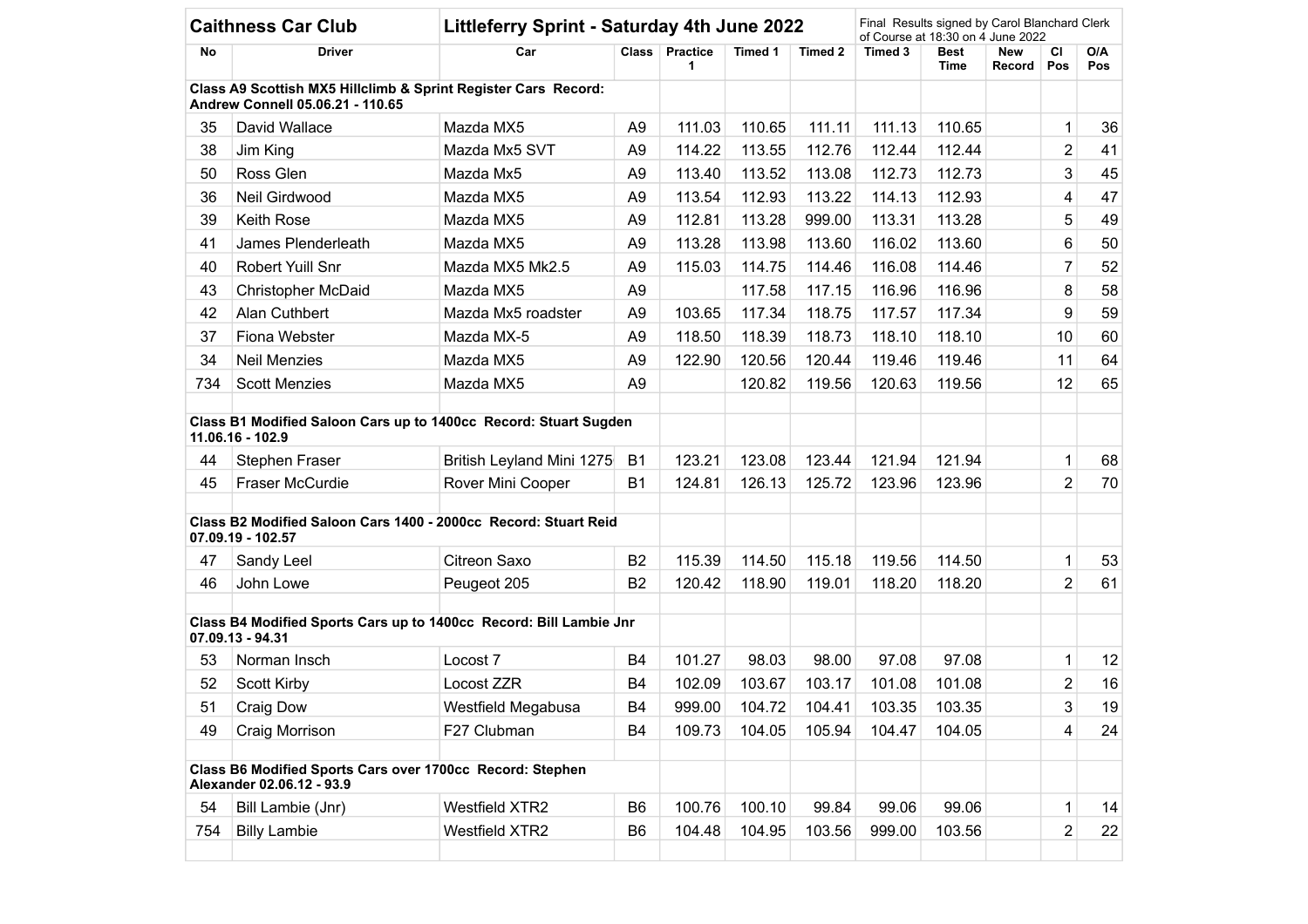| <b>Caithness Car Club</b> |                             |                                                                                | Littleferry Sprint - Saturday 4th June 2022 |                      |         |         |         | Final Results signed by Carol Blanchard Clerk<br>of Course at 18:30 on 4 June 2022 |               |                         |                |  |  |
|---------------------------|-----------------------------|--------------------------------------------------------------------------------|---------------------------------------------|----------------------|---------|---------|---------|------------------------------------------------------------------------------------|---------------|-------------------------|----------------|--|--|
| No                        | Driver                      | Car                                                                            | <b>Class</b>                                | <b>Practice</b><br>1 | Timed 1 | Timed 2 | Timed 3 | Best<br>Time                                                                       | New<br>Record | CI<br>Pos               | O/A<br>Pos     |  |  |
|                           |                             | Class C0 Saloon Libre Record: Scott Beattie 02.06.12 - 103.41                  |                                             |                      |         |         |         |                                                                                    |               |                         |                |  |  |
| 56                        | Owen Dunbar                 | Ford Puma                                                                      | CO                                          | 111.41               | 999.00  | 112.46  | 111.61  | 111.61                                                                             |               | 1                       | 39             |  |  |
| 55                        | Mike Murchie                | Ford MK1 Fiesta                                                                | CO                                          | 117.27               | 113.31  | 111.80  | 112.57  | 111.80                                                                             |               | $\overline{2}$          | 40             |  |  |
| 57                        | <b>Stewart Elkin</b>        | Ford Fiesta XR2                                                                | CO                                          | 999.00               | 130.33  | 131.49  | 127.87  | 127.87                                                                             |               | 3                       | 71             |  |  |
|                           | 07.09.19 - 91.86            | Class C1 Sports Libre Cars up to 1400cc Record: Stuart Sugden                  |                                             |                      |         |         |         |                                                                                    |               |                         |                |  |  |
| 58                        | <b>Stephen Mallet</b>       | Radical Pr6                                                                    | C <sub>1</sub>                              | 100.21               | 97.03   | 96.08   | 97.53   | 96.08                                                                              |               | 1                       | 11             |  |  |
| 758                       | <b>Richard Mallet</b>       | Radical PR6                                                                    | C <sub>1</sub>                              | 111.67               | 105.55  | 103.80  | 103.83  | 103.80                                                                             |               | $\overline{2}$          | 23             |  |  |
| 59                        | <b>Grant Sinclair</b>       | Maguire Imp                                                                    | C <sub>1</sub>                              | 112.14               | 110.45  | 109.69  |         | 109.69                                                                             |               | 3                       | 33             |  |  |
|                           |                             | Class C3 Sports Libre Cars over 1800cc Record: Charlie Fraser 07.09.19 - 90.88 |                                             |                      |         |         |         |                                                                                    |               |                         |                |  |  |
| 62                        | <b>Lindsay Robertson</b>    | Force LM                                                                       | C <sub>3</sub>                              | 97.68                | 94.69   | 91.47   | 91.76   | 91.47                                                                              |               | 1                       | 6              |  |  |
| 61                        | <b>Charlie Fraser</b>       | Spire GT3                                                                      | C <sub>3</sub>                              | 95.16                | 94.08   | 93.12   | 91.99   | 91.99                                                                              |               | $\overline{2}$          | $\overline{7}$ |  |  |
| 60                        | James Mackay                | Ford Escort                                                                    | C <sub>3</sub>                              | 114.29               | 112.46  | 112.75  | 999.00  | 112.46                                                                             |               | 3                       | 42             |  |  |
|                           |                             | Class C4 Racing Cars up to 1100cc Record: Louise Calder 05.06.21 - 87.31       |                                             |                      |         |         |         |                                                                                    |               |                         |                |  |  |
| 65                        | George Coghill Jnr          | Force TA                                                                       | C <sub>4</sub>                              | 84.99                | 84.92   | 85.74   |         | 84.92                                                                              | 84.92         | 1                       | 1              |  |  |
| 66                        | Paul Rhodes                 | Force TA                                                                       | C <sub>4</sub>                              | 92.71                | 88.86   | 88.84   | 88.66   | 88.66                                                                              |               | $\overline{2}$          | $\overline{c}$ |  |  |
| 64                        | Louise Calder               | Jedi Mk1                                                                       | C <sub>4</sub>                              | 999.00               | 90.24   | 89.18   | 999.00  | 89.18                                                                              |               | 3                       | 4              |  |  |
| 63                        | Colin Murchie               | OMS PR-72                                                                      | C <sub>4</sub>                              | 96.41                | 93.41   | 93.07   | 93.69   | 93.07                                                                              |               | $\overline{\mathbf{4}}$ | 9              |  |  |
| 763                       | Kyle Murchie                | OMS PR-72                                                                      | C <sub>4</sub>                              | 92.18                | 93.56   | 94.23   | 94.15   | 93.56                                                                              |               | 5                       | 10             |  |  |
|                           |                             | Class C5 Racing Cars 1100-1600cc Record: Les Mutch 10.09.16 - 84.04            |                                             |                      |         |         |         |                                                                                    |               |                         |                |  |  |
| 767                       | John Munro                  | OMS CF07                                                                       | C <sub>5</sub>                              |                      |         |         | 88.66   | 88.66                                                                              |               | 1                       | 2              |  |  |
| 68                        | <b>Mike Andrew</b>          | <b>OMS CF04-17</b>                                                             | C <sub>5</sub>                              | 999.00               | 999.00  | 93.75   | 91.32   | 91.32                                                                              |               | $\overline{2}$          | 5              |  |  |
| 67                        | Roy Munro                   | OMS CF07                                                                       | C <sub>5</sub>                              |                      | 999.00  | 97.08   |         | 97.08                                                                              |               | 3                       | 12             |  |  |
|                           |                             | Class C6 Racing Cars over 1600cc Record: Ross Napier 02.06.07 - 84.79          |                                             |                      |         |         |         |                                                                                    |               |                         |                |  |  |
| 71                        | Danny Dickson               | Force RGC                                                                      | C <sub>6</sub>                              | 94.27                | 94.29   | 92.04   | 999.00  | 92.04                                                                              |               | 1                       | 8              |  |  |
| 70                        | James McGaughay             | Ralt RT31. F3                                                                  | C <sub>6</sub>                              | 117.84               |         | 106.14  | 103.45  | 103.45                                                                             |               | $\overline{2}$          | 20             |  |  |
|                           |                             |                                                                                |                                             |                      |         |         |         |                                                                                    |               |                         |                |  |  |
|                           | Sutherland 05.06.21 - 110.2 | Class D1 Classic & Thoroughbred road cars Record: Michael                      |                                             |                      |         |         |         |                                                                                    |               |                         |                |  |  |
| 75                        | Colin Calder                | Lotus Elan S4                                                                  | D <sub>1</sub>                              |                      | 111.21  |         |         | 111.21                                                                             |               | 1                       | 38             |  |  |
| 74                        | Stephen Hall                | Triumph TR4                                                                    | D <sub>1</sub>                              |                      | 114.57  | 113.93  | 112.84  | 112.84                                                                             |               | $\overline{2}$          | 46             |  |  |
| 73                        | Les Johnston                | Hillman Imp                                                                    | D <sub>1</sub>                              |                      | 122.71  | 122.67  |         | 122.67                                                                             |               | 3                       | 69             |  |  |
|                           |                             |                                                                                |                                             |                      |         |         |         |                                                                                    |               |                         |                |  |  |